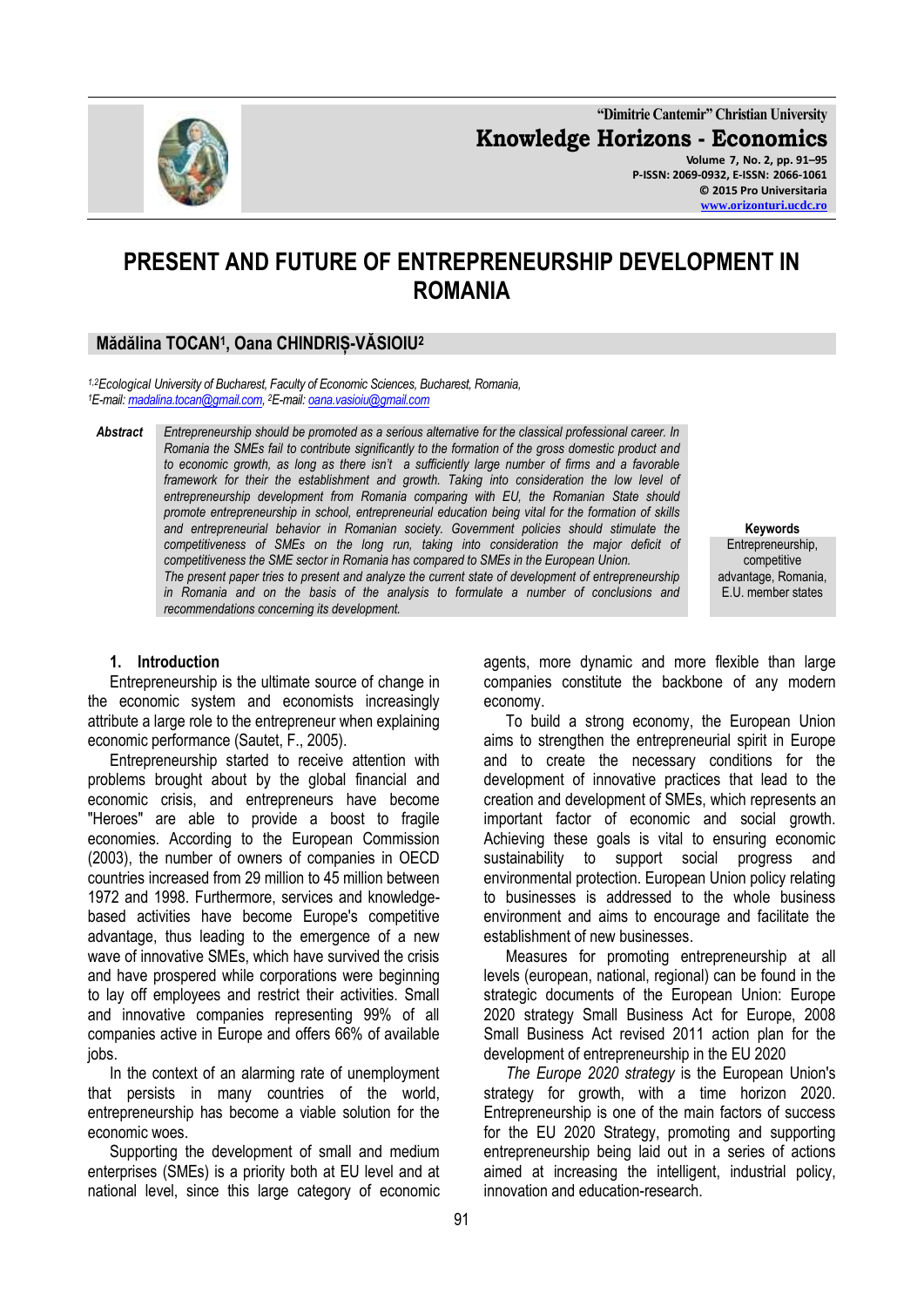*Small Business Act for Europe (SBA) 2008.* At the base of the European SBA is the conviction that achieving the best possible framework conditions for SMEs requires first and foremost that the importance of entrepreneurs to be recognized by society. Overall climate that reigns in society should lead people to consider with interest the possibility of creating their own companies and to recognize the fact that SMEs contribute substantially to employment growth and economic prosperity. For the development of a supportive environment for SMEs, it is therefore essential that the perception of the role of entrepreneurs and of taking risks changing in EU: entrepreneurial spirit and willingness to take risks should be applauded by the policymakers and media and encouraged by the administration. Generally the dominant policy should be one which creates favorable conditions for SMEs, based on the belief that the rules promulgated shall comply with the majority of those to whom they are applied: the principle of "think small first".

Such a "Small Business Act" aimed at improving the overall strategic approach to entrepreneurship, to irreversibly fix principle of "think small first" in the definition of policies, starting with the regulation to public service, and to promote SMEs ' growth by helping them to solve the last problem that prevents them from developing.

SBA shall rest on the achievements of the Commission's strategic and its Member States creates a new strategic framework that integrates the existing tools of business conduct and draws particularly on the European Charter for small enterprises and the modern politics of SMEs. To implement this ambitious strategic agenda, the Commission proposes a veritable political partnership between the EU and its Member States to respect the principles of subsidiary and proportionality.

Symbolic name of "Act" given this initiative underscores the political will to recognize the fundamental role of SMEs in the EU economy and to establish, for the first time, a comprehensive strategic framework for the EU and its member States.

The SBA is a set of 10 principles which guide the design and implementation of policies both at EU level and at Member State level. These principles are essential to confer an added value at Community level to place SMEs on an equal footing and to improve the legal and administrative framework throughout the EU:

I. Creating an environment in which entrepreneurs and family businesses can thrive and entrepreneurship is rewarded;

II. Ensuring the possibility for honest entrepreneurs who bankrupt to quickly get a second chance;

III. Definition of the rules on the principle of "think small first";

IV. Ensure the administrations reaction to SME needs;

V. Adaptation of public powers to SME needs: Facilitate SMEs ' participation in public procurement and more judicious use of the possibilities offered by the SMEs to benefit from State aid;

VI. Facilitating access of SMEs to funding and implementation of a legal and commercial framework favoring punctuality of payments in commercial transactions;

VII. Supporting SMEs to benefit more from the opportunities offered by the single market;

VIII. Promote enhanced competences in SMEs and all forms of innovation;

IX. Help SMEs to turn environmental challenges into opportunities;

X. Encourage and support SMEs to take advantage of growth markets.

*Small Business revised Act, 2011.* Review of the SBA in early 2011 reiterated the view that Member States should intensify efforts to promote entrepreneurship and SMEs, to support entrepreneurship in the difficult economic climate.

To reflect the latest economic developments and to align the SBA to priorities of the Europe 2020 strategy aimed at continuous improvement of the business environment, review the SBA proposes new actions in several priority areas:

1. improving access to financing for investment and development, by: facilitating access to loan guarantees granted to SMEs through strengthened mechanisms for guaranteeing the loans; improving SMEs access to markets for venture capital, as well as measures aimed at raising awareness of investors to the opportunities offered by SMEs; the provision for all banks, regardless of size, has the possibility to easily implement the credit lines of the EIB and the EU instruments.

2. Smart Regulation in order to give SMEs the opportunity to focus on its core activities through: improved legislation through the introduction of "SME test" to assess the impact in the event of legislative proposals from the Commission, paying particular attention to the differences between micro, small and medium-sized ones; implementation in the Member States of the "single counters" on the simplification of administrative procedures; introduction of quantified targets for reducing the "supra-Parliament" practiced often by national structures that exceed the terms of the transposition of EU directives into their national legislation;

3. full use of the single market through: the proposal for a consolidated tax base for enterprises; measures to facilitate the cross-border recovery of debts; review of the European standardization system, in order to achieve more favorable standards of SMEs and more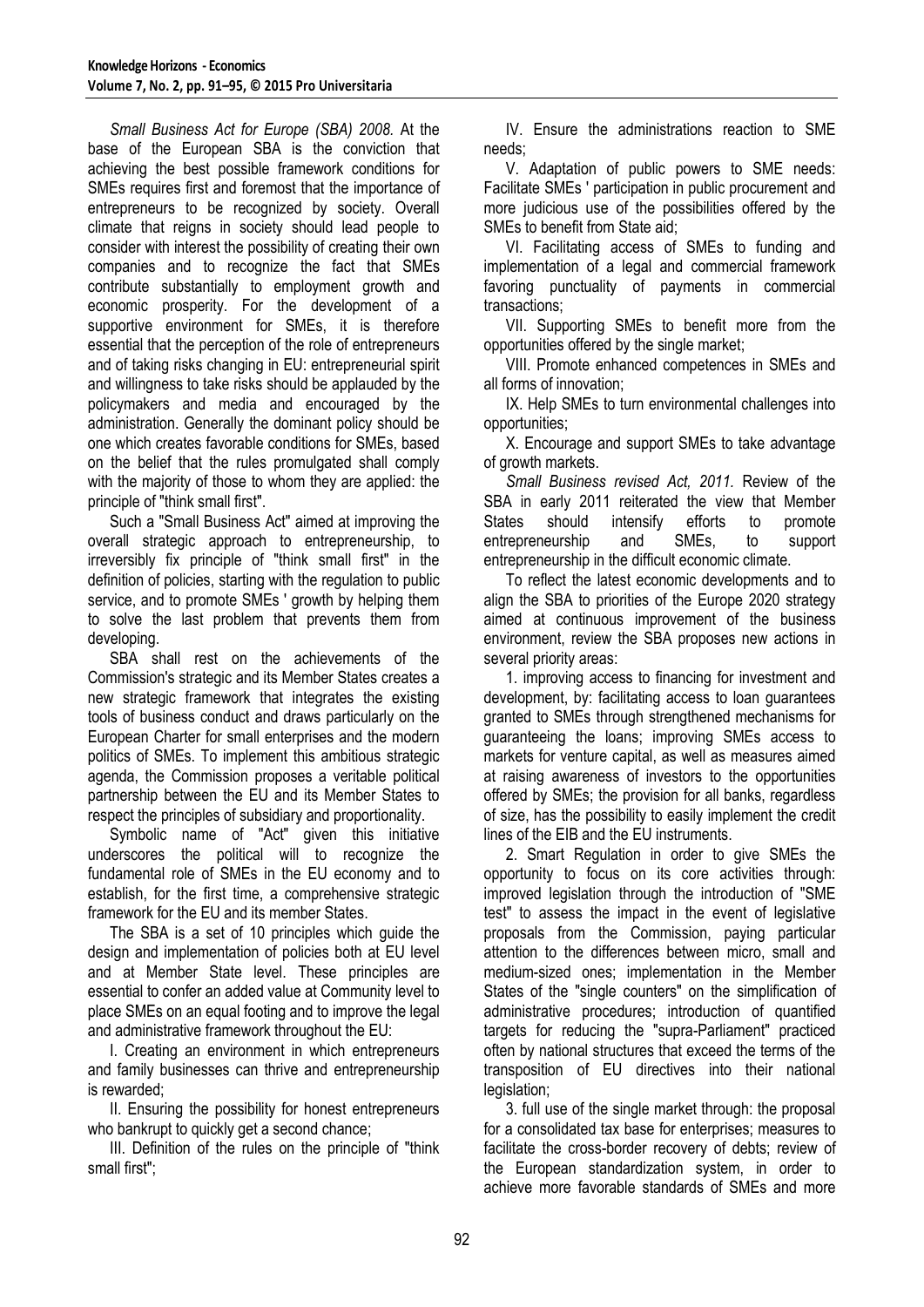readily accessible; guidelines for use by SMEs of the origin labeling rules.

4. Supporting SMEs to cope with the problems of globalization and climate change through: support initiative on SMEs on foreign markets of the European Union; a new strategy for competitive global networks; specific actions relating to the transfer of knowledge between regional experts in environment and energy within the network of European enterprises.

The action plan is a decisive joint action aimed at stimulating entrepreneurial potential in Europe, existing barriers and revolution the entrepreneurial culture in Europe. Its purpose is to facilitate the creation of new businesses and a more stimulating environment for the prosperity and growth of entrepreneurs.

The plan proposes three areas for immediate action:

1. Education and entrepreneurial training to support the growth and development of enterprises;

2. Strengthening framework conditions for entrepreneurs by removing structural barriers and supporting entrepreneurs in key stages of the life cycle of enterprises;

3. Dynamic entrepreneurial culture in Europe: the formation of the new generation of entrepreneurs.

#### **2. Entrepreneurship business environment in Romania**

In Romania the economy is "dominated by small and medium-sized enterprises and has proportionally fewer micro-firms than the EU on the whole. Despite an increase in the number of business start-ups in recent years, the impact of micro-firms on the economy is still lower than average, providing about 23% of private sector employment and only 13% of economic added value" (2014 SBA Fact Sheet Romania).

Analyzing the data from the 2014 SBA Fact Sheet Romania we can observe that Romania has some advantages comparing with the average situation in EU. Among the strong points of Romania in terms of entrepreneurship we can mention:

- future entrepreneurial intentions are the highest in the EU at almost 24%;

- most Romanians (73% compared to 50% in the EU) also believe that school education cultivates an entrepreneurial mind-set in students;

- in Romania it is possible to start a business in three days for around EUR 100-125. This is faster and cheaper than the EU average;

- the formal procedures for registering and transferring property have improved in recent years. It now takes only 20 days to transfer property and costs less than the EU average to do so;

- SMEs' share in the value of public procurement contracts is increasing, having reached 44%, already much higher than the EU average of 29%;

- access to public financial support including guarantees

- willingness of banks to provide a loan

percentage of SMEs that have benefited from public support measures for their production of green products.

On the other hand, according to the 2014 Fact Sheet data, Romania scores below average in some areas, among which we can mention:

- Romania has a high number of business start-ups but fewer established efficient businesses (Established business ownership rate (%); 2013; Romania: 5.3; EU average: 6.4);

 Only 32% of Romanian entrepreneurs, compared to 47% of European entrepreneurs, say that a market opportunity, and a desire to be independent and increase their income, led them to start a business;

- Entrepreneurs whose business has failed face lengthy insolvency procedures, lasting about 3.3 years in Romania compared to two years in the EU;

 $-$  Despite reducing the number of annual tax payments to 39, this is well above the EU average of only 12 annual tax payments;

- Bureaucracy, which is increasingly burdensome, particularly for SMEs;

 $-$  Compared to 37% on average in the EU, only 30% of businesses in Romania said that they had participated in a public procurement procedure in 2013;

 $-$  The lack of innovation and a shortage of specialized skilled labour. All core innovation indicators are below the EU average, some of them very much below it;

- Romanian SMEs are less likely to take steps to increase their resource efficiency than SMEs in the rest of the EU;

 $-$  Compared to the EU average of 26%, only 22% of companies have begun to exploit the opportunities offered by the demand for green products and services.

On the policy side, the Romanian Government recognizes and appreciates the importance of small and medium enterprises sector as a basis for the development of a modern, dynamic economy based on knowledge. The European Union's experience clearly demonstrates that small and medium enterprises sector can have a substantial contribution to gross domestic product, creating new jobs and stimulating the growth of exports. A sector of small and medium enterprises may thus well develop to support stability and macroeconomic growth.

In order to create a favorable framework for harnessing the current possibilities of Romania's economic development and enhancing the business environment, through the establishment and development of small and medium enterprises and taking into account: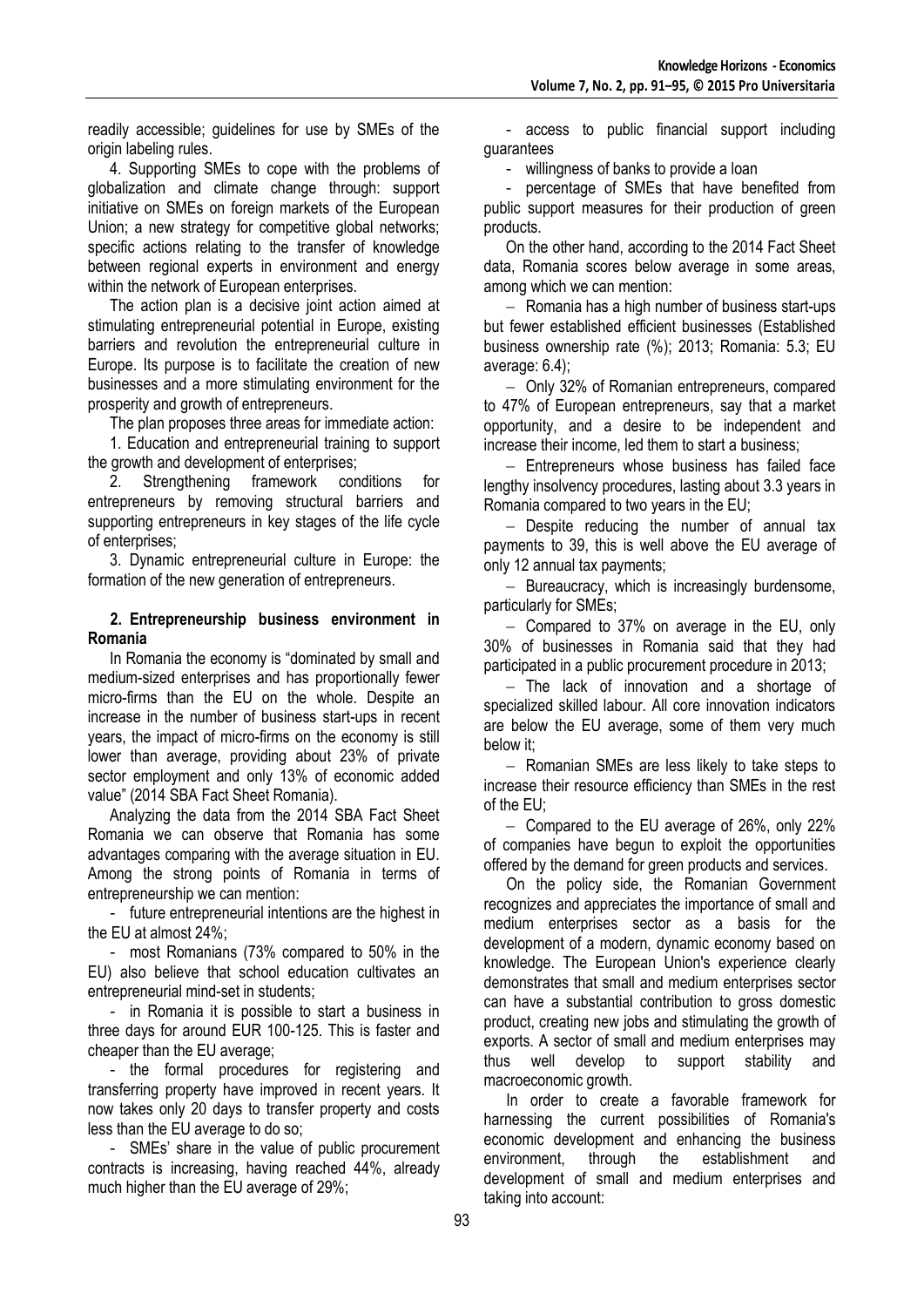- the negative effects of the economic crisis in terms of reducing the number of operators active in the market, tightening credit conditions and the overall downturn, difficulties and risks to starting a business, in particular for young entrepreneurs;

- the need to foster entrepreneurship of youth, through the development of new public policies necessary for economic recovery, reducing unemployment and ensuring better conditions for youth participation in economic and social life

There are several programmes designed to promote and stimulate the entrepreneurship in Romania. Among these we can mention:

*The development of entrepreneurial skills among young people and facilitate their access to funding program-START*. The objective of this program is to stimulate the creation of new small and medium enterprises, improving the economic performance of the existing ones, increasing the potential for access to funding sources and developing entrepreneurial skills of entrepreneurs with the aim of involving them in private economic structures.

*The development and modernization of marketing products and services to market program.* The main objective of the program is to support the economic operators, companies and cooperative societies, by facilitating access to finance, in order to improve the technical and economic performance of economic operators, aiming at the adaptation to the requirements resulting from the Statute of Romania as a Member State of the European Union, by increasing the level of competitiveness, the creation and maintenance of jobs, improving consumer protection and food safety. The program aims at enhancing the economic operators to promote products and services market and the development and modernization of merchants and service providers in the market.

*National multiannual Programme for the development of the entrepreneurial culture among women manager from small and medium enterprises sector.* The objective is to stimulate and support the start ups and development of the private economic structures set up by women by facilitating their access to finance, access to potential funding sources and facilitate the access of women entrepreneurs to financing sources in the context of issues related to maintaining the balance between professional and family obligations and the prejudices existing at local level. The program aims to:

- Improve the economic performance of existing enterprises run by women, through accessing sources of financing from the State budget;

 Auto-stimulation of employment and increasing the number of women entrepreneurs in the business communities;

- Capacity development and entrepreneurship among women;

 $-$  Increase the number of new jobs created in the private economic structures run by women and the benefits of the national economy.

*The program for development of micro-enterprises and stimulation of the young entrepreneurs.* The objective is to stimulate the creation of new small businesses, increased access to potential funding sources and developing the entrepreneurial skills of young people with the aim of involving them in private economic structures. The program aims to:

 Develop the entrepreneurial skills and knowledge based optimal management of resources, in order to adapt to the rigors of rapid globalisation of markets;

- Stimulate and support the start ups and development of the newly established companies (start ups) by facilitating their access to funding;

 Facilitate the access of young people to the funding sources.

*National multiannual Programme to support the craft and handicraft*. The general objective of the program is to stimulate the development of crafts and small industries in Romania, to strengthen the small class craftsmen and artisans who operate individually or organized through associations or other organizations, particularly in rural areas, but also in the urban areas, protection of trades involving a large number of operations made by hand in their practice and the relaunch of the services and products made from them, especially those with traditional cuisine, including objects of folk art and crafts, promotion of these products and services in domestic and international markets. The program seeks, through the Organization of eight regional Craft Fairs and crafts the support of small artisans in promoting their own products and preserving and stimulating the wider promotion of local traditions through:

a) Winning new foreign markets for these products and services;

b) Stimulating domestic demand of services and products, which involve a significant degree of manual processing;

(c))Increased visibility in the market so the craftsmen, and the products and services provided by them;

d) Improving access craftsmen to market information and to facilitate the recovery of this information;

e) Development of business contacts and to establish partnership links;

f) Promoting services and products to be dialed traditional technologies and having a significant manual processing.